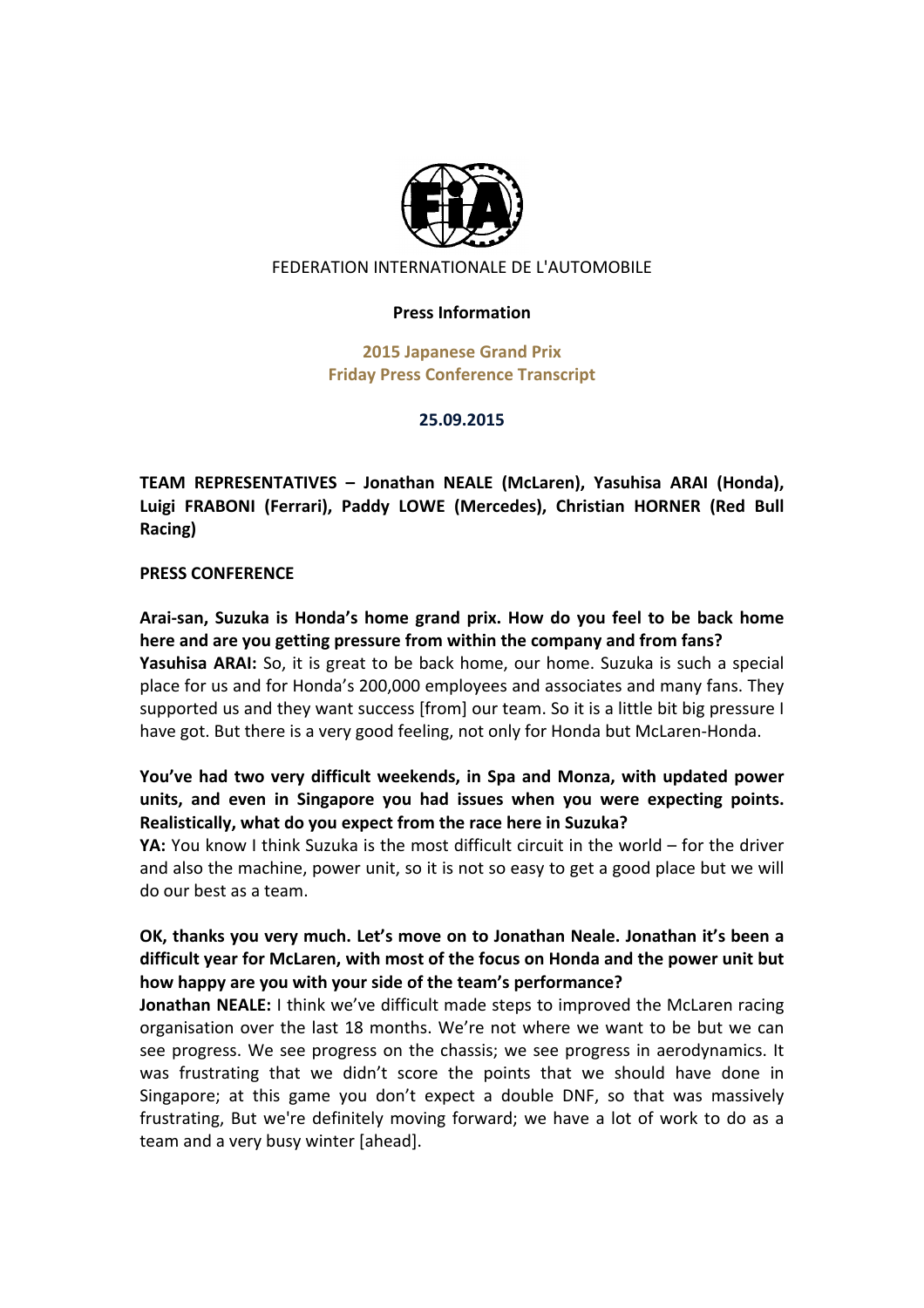**OK, let's move to what happened yesterday, when Jenson Button was in this press** conference. He said he was exploring "plenty of opportunities"; those were his **words I think. Is one of those with you and if so how are the talks going? JN:** With me personally?

#### It's up to you – if you are starting a team that's fine!

**JN:** I get the sense from the media there was a big anti-climax yesterday and there was a lot of discussion about where Jenson was at. Jenson is a fantastic guy, a world champion and a big part of the family at Honda and McLaren  $-$  he's been with us for six seasons – and we're contracted with him, we want him to stay, we like him very much. But if your driver doesn't really want to be in the seat we have to respect that. I really hope that we have done enough between us to continue those discussions with him and have the confidence to have him with us, and that's what we'd like.

Thank you for that. Let's come down to the front row and move on to Luigi Fraboni from Ferrari. Ferrari had a really good result in Singapore but in very different conditions to here in Suzuka. What do you expect from the race this weekend? **Luigi FRABONI:** Yea, of course, here is completely different. Let me say that we were very pleased with the great weekend in Singapore. We are looking forward to what is going to happen here. Today, of course, it was wet so it is difficult to say. We know that things are a little bit different but on the other side we are waiting to see what is going because for sure on our side we have improved and we are confident we can do a good job here.

### How happy are you with the engine performance and do you think there are other tracks this season at which Ferrari can challenge?

LG: Well, of course, on engine performance, because I did all the last year's season and I know what it mean. This year we did a big improvement and I think I have the opportunity to say thanks to all the guys at home because it was really a fantastic job. I had today in Maranello... after Singapore I was pleased to see the face of all the guys that are working in the department because it is a good motivation for us. During the season we have some improvement and we are happy about what we are doing and I think we can do even more and we are also completely focused on the project for next year. About the other tracks, I think that we think that in every track that we will play our cards and do our best, because I think that the pack is competitive.

### **Q: Paddy, have you worked out what happened last time out in Singapore – and** maybe more importantly, are you confident it won't happen again?

**Paddy LOWE:** I keep getting asked that actually. It's not a simple answer at the end of the day. One of the things we're very clear on is that, even if we got everything right in Singapore, that doesn't necessarily mean we would have been at the front. We've got some strong competitors, the two gentleman on my sides here [Horner, Fraboni] came to Singapore with very strong packages. So, there are things we didn't optimise for that circuit. It's a very unusual circuit and, in fact, it was our weakest one last year as well in qualifying. So we've definitely learnt some lessons from that. We still have a lot more to learn but our focus now is on this race, which is a very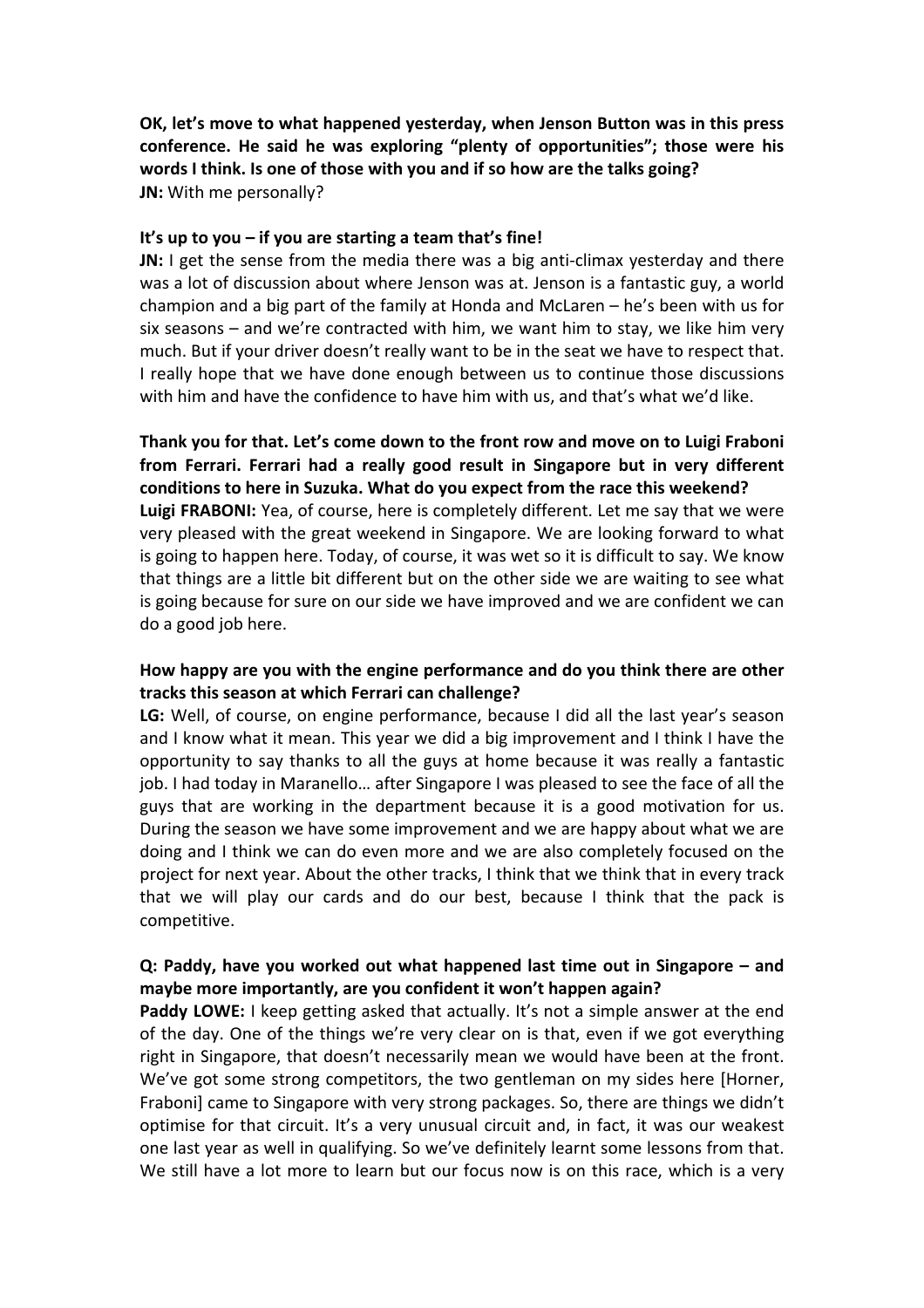different track so some different things to apply and get right – and we don't take for granted, again, that we will be strong here but we'll do our best.

## **Q: As the season progresses you switch more of your resource towards the 2016** season. How far advanced are you in that process given that you're leading both the Constructors' and the Drivers' Championship by some points.

**PL:** It's fairly normal. All the teams have to migrate their resource through the year, more and more to the next year. Slightly different this year because we have an extra month – apparently – next March with the current provisional calendar but I think probably we're not unusual. Everybody will have moved pretty much to next year by now, so we're almost all there but still a few more things to do.

### **Q: Christian, where are you with Ferrari and with Renault?**

Christian HORNER: In Japan actually! Where are we with Ferrari and with Renault? Well, our situation with Renault, there's obviously a lot of column-inches that's filled. All I can really tell you is that there's some positive discussions going on behind the scenes with Renault. I think both Red Bull's position and Renault's position is fairly clear in what we want to achieve and hopefully that should be concluded within the coming days. As far as anything else, it's purely speculative but of course we're having various different conversations.

### **Q: How real is the threat to quit?**

**CH:** Well, Dietrich Mateschitz, he doesn't talk very often but when he does you have to sit up and take notice – and I think he's somewhat disillusioned with Formula One at the moment. He's been very consistent in that statement. It's my job to try and find a solution. We have a big commitment to Formula One, a big workforce, a very talented team and I'm doing my best to try and ensure that we find a competitive engine to power the team next year  $-$  but of course if that's not the case there is a risk because Red Bull's position is different to teams such as McLaren or Williams or Ferrari. Formula One has to provide a return. A marketing return globally. And, in order to do that, you need to be able to not be restricted in terms of the tools at your disposal.

### **QUESTIONS FROM THE FLOOR**

**Q: (Kate Walker – Motorsport.com) I've got a question for Christian, Paddy and** Jonathan please. Over the last couple of weeks we've had a lot of speculation about the future of wind tunnels in Formula One. I was wondering: can any of you **three see a future without wind tunnels? And, if you can, what safety concerns do you have about that hypothetical future?** 

**JN:** I think the answer is: I think it's possible. The progressive march forward of supercomputing and the software and CFD and the ability to run sensors on the car use the car more as a full scale wind tunnel is definitely a direction that's happening. I wouldn't like to predict a pace or timescale on that. I know there have been discussions recently about the proposal to eliminate wind tunnels from the process. We are fairly neutral about that. I personally don't have concerns from a safety point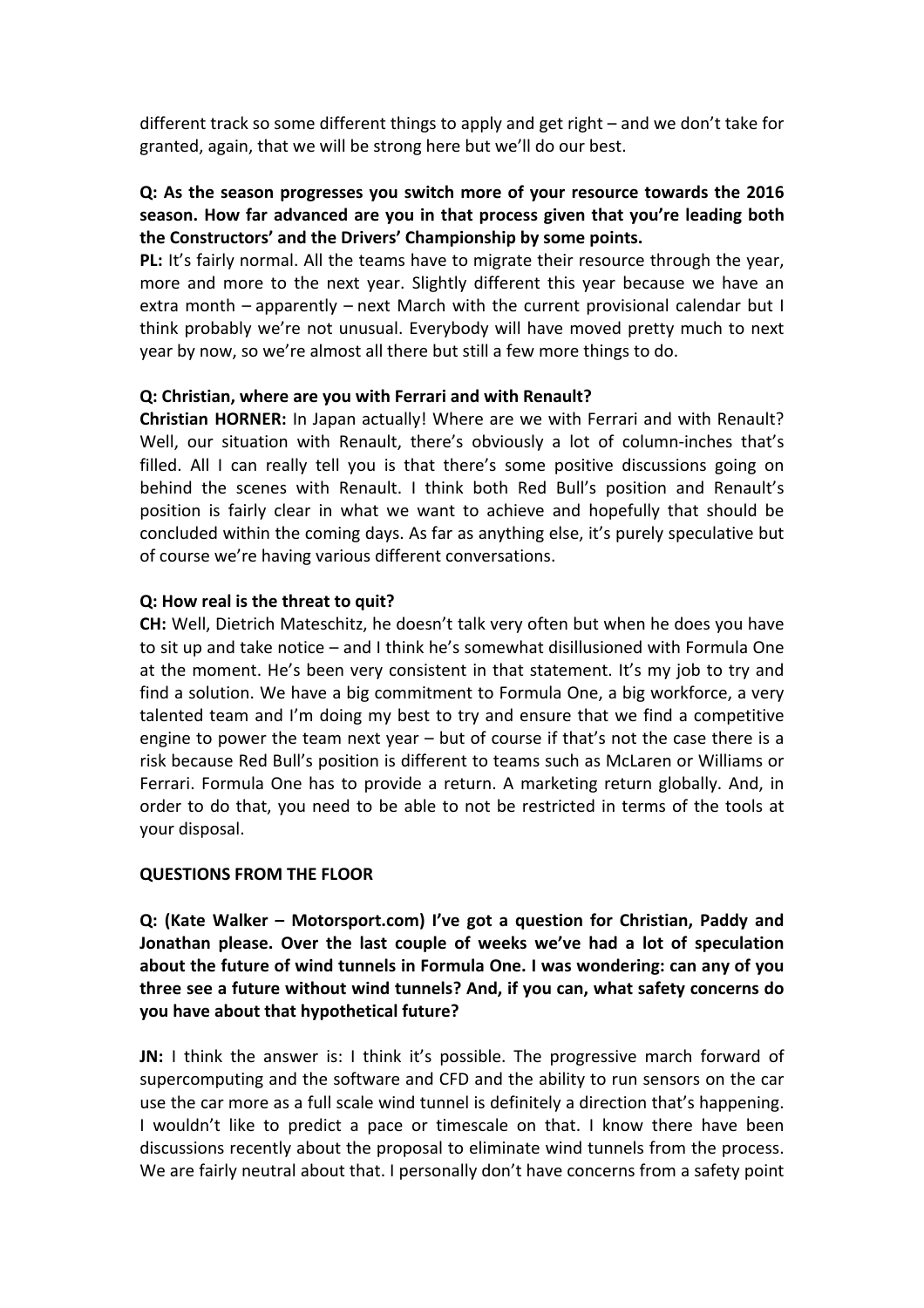of view. I think there are plenty of other ways of validating that what you have works.

**PL:** I think there will come a day when we will stop using wind tunnels all on our own  $-$  because new technology becomes superior. I think the timing of that is a long way off. Many, many years. At the moment CFD is a great compliment to the wind tunnel process  $-$  but only when it has the ability to be calibrated against the tunnel on a regular basis. I think I'd have to disagree with Jonanathan there to some extent, that there is an overriding safety demand. We've seen other formulae in which cars become unstable at high speed. We must make sure the cars are fully validated from that point of view and the wind tunnel, at the moment, is the only reliable way of doing that.

# **Christian?**

**CH:** I guess what you've got to remember is that they're both simulation tools ultimately and a wind tunnel to feed and to run is extremely expensive compared to, in comparison, CFD. I think the strategic discussion to have is at some point CFD will become strong enough and powerful enough to replace the wind tunnel. At what point is that? I think the Strategy Group are having responsible discussions about what the time frame, if that scenario happens, is. Because we all have big investments. Every team in the pitlane has multi-million pound investments in this technology and to unravel yourself from that isn't an overnight scenario. So, I think we all need to get on the same page about it, take away competitive advantage or differences. And if we do that by looking far enough down the road, then a road map hopefully can be achieved.

# **Q: (Dieter Rencken – Racing Lines) Jonathan, by my calculations in 2013 McLaren** Racing lost about £12m. You haven't yet published 2014's results but I would estimate it to be probably double that because you lost your title sponsor, plus **your results went south. This year's even worse. If we add all these together, we** are probably looking at a figure of fifty or sixty million pounds over three years. How much longer can a team actually sustain this sort of loss?

**JN:** Well you're right. I don't want to make light of that financial situation, Dieter, but the reality is McLaren Racing is part of the McLaren Technologies Group and to some extent that's a source of strength for us, it's not something to be taken lightly or be complacent about. Of course, if we finish way down in the Constructors championship, that has an impact on prize money for next year and of course that will be part of our focus, as I say, but we are fortunate in having a technology group on which we can at least shelter for some of these difficult times. But it's not something that we can sustain indefinitely.

# **Q: (Andrea Cremonesi – La Gazzetta dello Sport) Luigi Fraboni, I would like to ask you about the fifth engine that you are supposed to be using in Austin. How will be** the characteristics of the engine, I suppose it will be the engine that you will use **next!year?!**

**LF:** Well, at the moment we are happy with the power unit that we have. We are continuing to develop the engine on the dyno. We have four tokens to play so if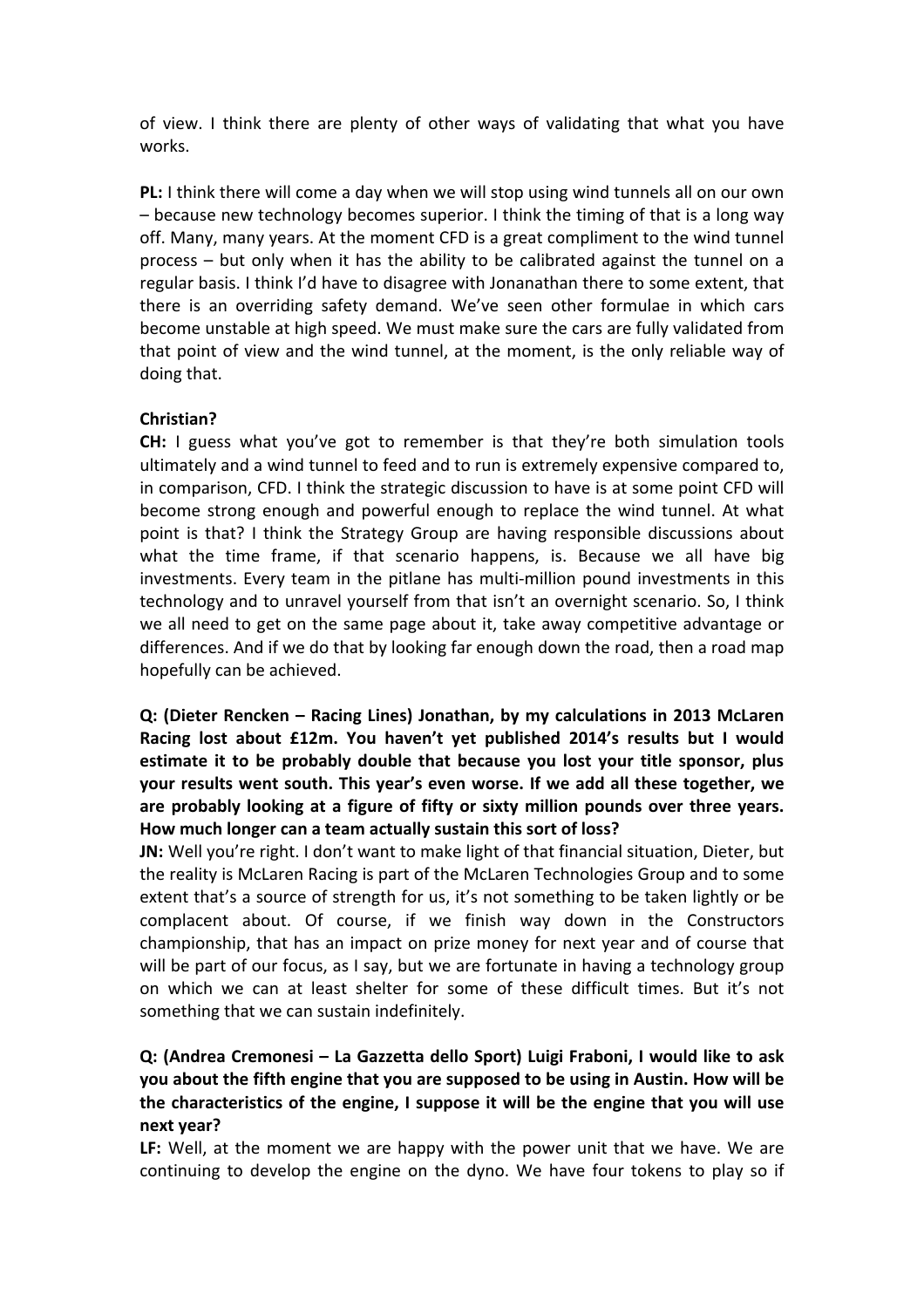there is the opportunity, and we saw that this was to do then can introduce a fifth power unit but at the moment there is nothing defined especially for Austin.

### **Q: (Koji Taguchi – Grand Prix Tokusyu) Arai-san, if next year any other power unit** company doesn't have enough capacity to deliver a power unit, does Honda have any chance to give their power unit to other teams?

**YA:** I have had lots of the same question. We don't have any offers right now. I think that for Honda and for the other power unit suppliers it is a very difficult time to prepare for next year, to supply other partners. And also, Honda has a strong relationship as a works team, McLaren-Honda. We don't have any plans.

**Q: (Dieter Rencken – Racing Lines) Christian, you spoke earlier on about your big commitment to Formula One and when I say your commitment, I mean your** team's commitment to Formula One. But there is obviously talk about possibly withdrawing from Formula One. Over the last two years or so, you've actually justified Red Bull's position on the strategy group and as a CCB team etc on the basis that it had given a commitment through to 2020. So how does this square with the threats to withdraw? Are there financial penalties which you are prepared to carry or will Red Bull just walk?

**CH: Well, as Bernie Ecclestone would say, circumstances change and circumstances** now are very different, obviously, to when we entered into that agreement. Our intention is to find a solution and there's an awful lot of work going on in the background to try and find a solution. Some of that is out of our hands but rest assured that every effort is going in to ensure that Red Bull will be here until 2020 and hopefully beyond, but there's some big questions that obviously need answering.

# **Q: (Andrea Cremonesi – La Gazzetta dello Sport) Another question for Luigi about** the technical possibility to support two more teams, Red Bull and Toro Rosso, for **next!year?!**

LF: Well, honestly I'm not involved in all this stuff so the only thing that... this kind of decision is taken by our president and by our team management, so at the moment I cannot tell you anything of this. For sure they have all the information that they need in order to have the right collaboration for next year.

# **Q: (Andrea Cremonesi – La Gazzetta dello Sport) Is it technically possible? LF:** I think it could be, yes.

# **Q: (Kazuki Kasahara – Car Watch) I would like to ask Jonathan and Arai-san: in the** 1990s and 1980s, McLaren-Honda had a special feature, a Suzuka version. Do you have any special features for this Suzuka?

**JN:** Special feature, that's a tough question. The short answer is no, other than it's a great opportunity for us to spend some time here at a fantastic race circuit but also behind the scenes together, getting our engineers and people together, looking at what we have to do to put ourselves in a competitive position. We have the guys from Exxon Mobil here as well so for the Esso and the Mobil 1 brands there's a good chance for us to get together with the guys at Honda and really give that a push.